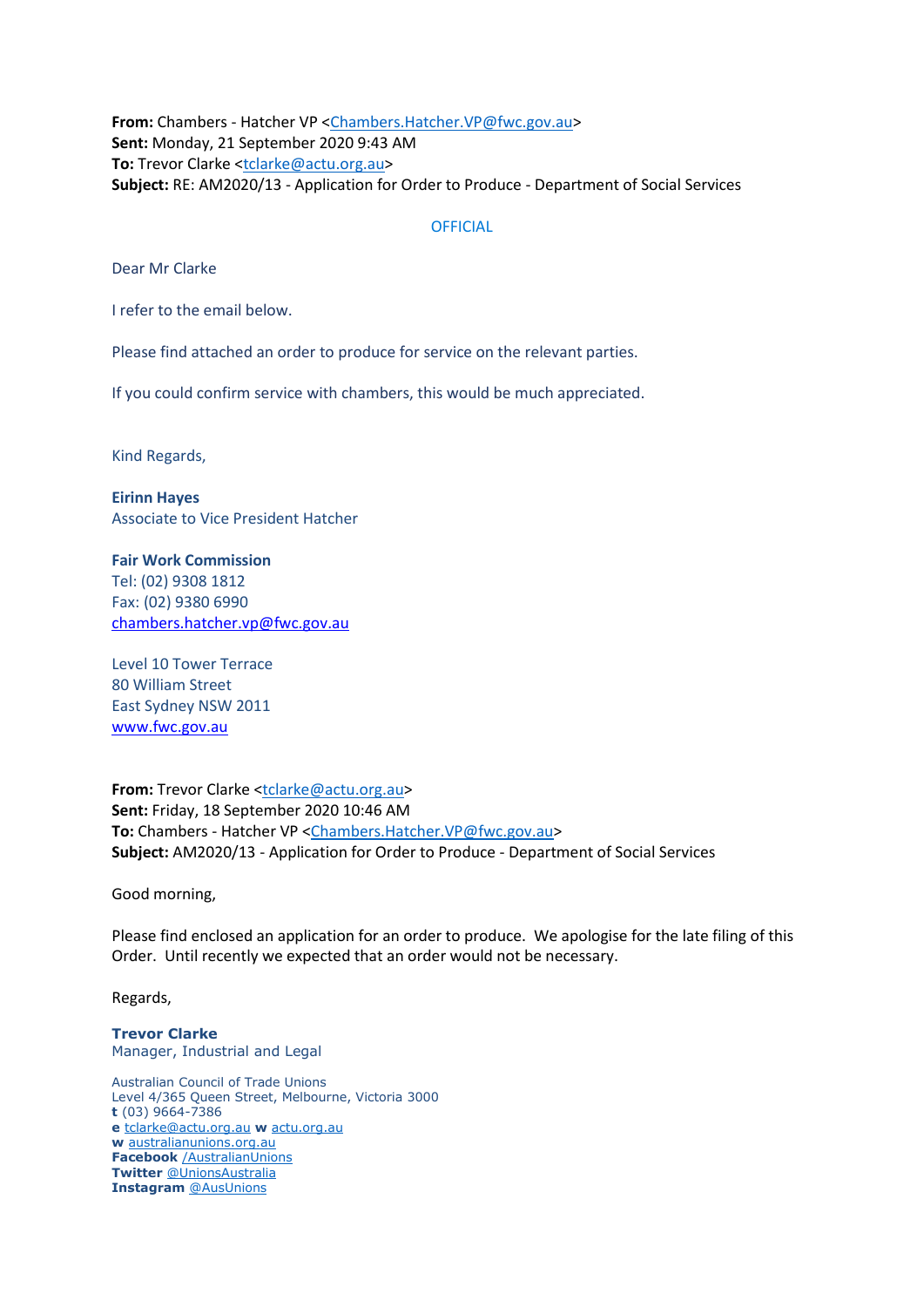

# **ORDER**

*Fair WorkAct 2009*

 $s.590(2)(c)$  – Order requiring a person to produce documents etc to the Fair Work Commission

## **Applicant(s): Health Services Union and others**

Commission Matter No: AM2020/13

### VICE PRESIDENT HATCHER
2020

- **TO** The Proper Officer **:** Department of Social Services 71 Athllon Drive Greenaway ACT 2990
	- 1. This order is to be served via e-mail to Chief Counsel of the Department at the following address: [paul.menzies-mcvey@dss.gov.au](mailto:paul.menzies-mcvey@dss.gov.au)
	- 2. Pursuant to s.590(2) of the *Fair Work Act 2009* you are **ORDERED** to provide to the Fair Work Commission the documents, records and other information specified in the Schedule to this order before the Fair Work Commission at the following time, date and place:

Time: 4PM Date: 22 September 2020 Place: Chambers of Vice President Hatcher via e-mail to the following address: [chambers.hatcher.vp@fwc.gov.au](mailto:chambers.hatcher.vp@fwc.gov.au)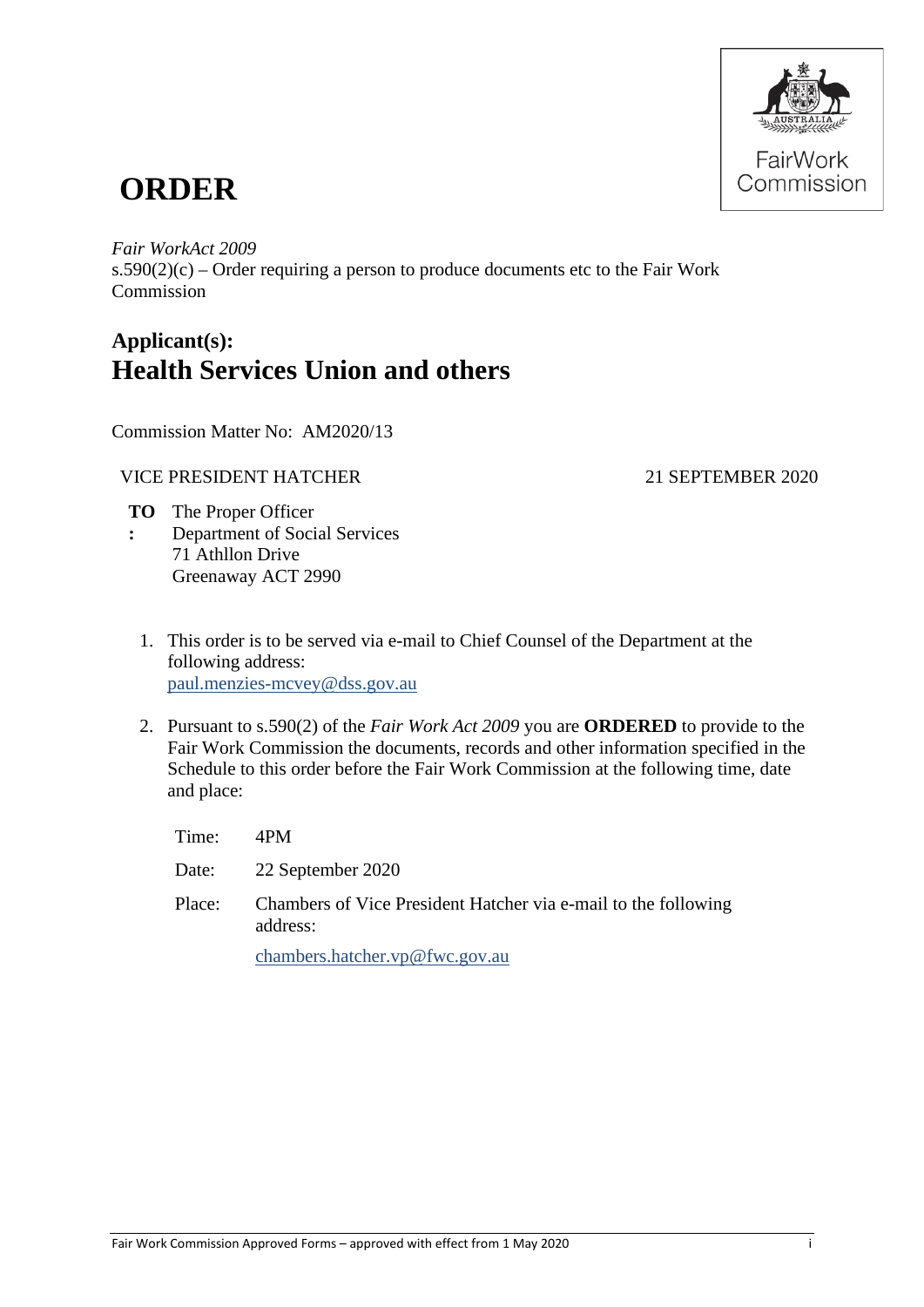

#### VICE PRESIDENT

- 
- **Note:** This order has been issued at the request of the Health Services Union, the Australian Municipal, Clerical and Services Union and the United Workers Union.
	- You can apply to have this order set aside or varied.
	- If you have any queries in relation to this order please contact the associate to Vice President Hatcher on [chambers.hatcher.vp@fwc.gov.au](mailto:chambers.hatcher.vp@fwc.gov.au)*.*